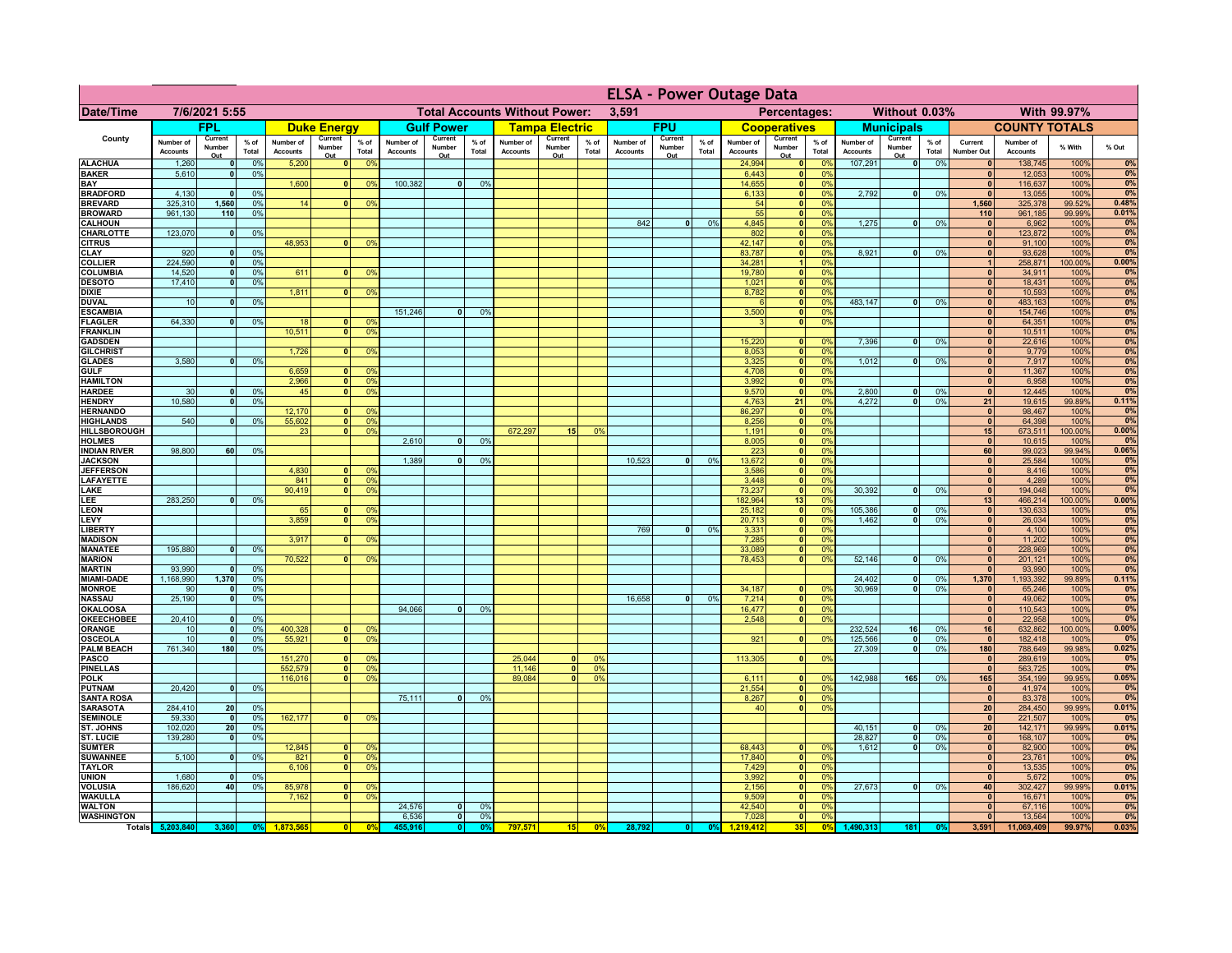## 7/6/2021 5:57 AM ELSA

| <b>Power Provider</b>                                                                     | <b>County</b>                  | <b>Number of Customers</b> | <b>Current Number Out</b>        | <b>Outage Percentage</b> | <b>Estimated Restore Time</b> |
|-------------------------------------------------------------------------------------------|--------------------------------|----------------------------|----------------------------------|--------------------------|-------------------------------|
| Florida Power and Light Company                                                           | <b>BREVARD</b>                 | 325,310                    | 1,560                            | 0.48%                    | <b>TBD</b>                    |
| Florida Power and Light Company                                                           | MIAMI-DADE                     | 1,168,990                  | 1,370                            | 0.12%                    | TBD                           |
| Florida Power and Light Company                                                           | PALM BEACH                     | 761,340                    | 180                              | 0.02%                    | <b>TBD</b>                    |
| Lakeland (Lakeland Electric)                                                              | POLK                           | 128,535                    | 165                              | 0.13%                    | TBD                           |
| Florida Power and Light Company                                                           | <b>BROWARD</b>                 | 961,130                    | 110                              | 0.01%                    | <b>TBD</b>                    |
| Florida Power and Light Company                                                           | <b>INDIAN RIVER</b>            | 98,800                     | 60                               | 0.06%                    | TBD                           |
| Florida Power and Light Company                                                           | <b>VOLUSIA</b>                 | 186,620                    | 40                               | 0.02%                    | <b>TBD</b>                    |
| Glades Electric Cooperative, Inc.                                                         | <b>HENDRY</b>                  | 4,009                      | 21                               | 0.52%                    | TBD                           |
| Florida Power and Light Company                                                           | SARASOTA                       | 284,410                    | 20                               | 0.01%                    | <b>TBD</b>                    |
| Florida Power and Light Company                                                           | ST. JOHNS                      | 102,020                    | 20                               | 0.02%                    | TBD                           |
| Orlando (Orlando Utilities Commission - OUC)                                              | ORANGE                         | 217,457                    | 16                               | 0.01%                    | <b>TBD</b>                    |
| <b>Tampa Electric Company</b>                                                             | HILLSBOROUGH                   | 672,297                    | 15                               | 0.00%                    | $24$                          |
| Lee County Electric Cooperative                                                           | <b>LEE</b>                     | 182,964                    | 13                               | 0.01%                    | <b>TBD</b>                    |
| Lee County Electric Cooperative                                                           | COLLIER                        | 34,281                     | $\mathbf{1}$                     | 0.00%                    | TBD                           |
| Central Florida Electric Cooperative                                                      | <b>ALACHUA</b>                 | 935                        | $\pmb{0}$                        | 0.00%                    | <b>TBD</b>                    |
| City of Alachua                                                                           | <b>ALACHUA</b>                 | 4,506                      | 0                                | 0.00%                    | TBD                           |
| City of Newberry                                                                          | <b>ALACHUA</b>                 | 2,185                      | $\mathsf 0$                      | 0.00%                    | <b>TBD</b>                    |
| Clay Electric Cooperative                                                                 | <b>ALACHUA</b>                 | 24,059                     | 0                                | 0.00%                    | TBD                           |
| <b>Duke Energy</b>                                                                        | <b>ALACHUA</b>                 | 5,200                      | $\mathsf 0$                      | 0.00%                    | <b>TBD</b>                    |
| Florida Power and Light Company                                                           | <b>ALACHUA</b>                 | 1,260                      | 0                                | 0.00%                    | TBD                           |
| Gainesville (Gainesville Regional Utilities - GRU)                                        | <b>ALACHUA</b>                 | 100,600                    | $\pmb{0}$                        | 0.00%                    | <b>TBD</b>                    |
| Clay Electric Cooperative                                                                 | <b>BAKER</b>                   | 2,765                      | 0                                | 0.00%                    | TBD                           |
| Florida Power and Light Company                                                           | <b>BAKER</b>                   | 5,610                      | $\pmb{0}$                        | 0.00%                    | <b>TBD</b>                    |
| Okefenoke Rural Electric Membership Corporation                                           | <b>BAKER</b>                   | 3,678                      | 0                                | 0.00%                    | TBD                           |
| Duke Energy                                                                               | BAY                            | 1,600                      | $\pmb{0}$                        | 0.00%                    | <b>TBD</b>                    |
| Gulf Coast Electric Cooperative, Inc.                                                     | BAY                            | 14,655                     | 0                                | 0.00%                    | TBD                           |
| <b>Gulf Power Company</b>                                                                 | BAY                            | 100,382                    | $\pmb{0}$                        | 0.00%                    | Restored                      |
| City of Starke                                                                            | <b>BRADFORD</b>                | 2,792                      | 0                                | 0.00%                    | TBD                           |
| Clay Electric Cooperative                                                                 | <b>BRADFORD</b>                | 6,133                      | $\pmb{0}$                        | 0.00%                    | TBD                           |
| Florida Power and Light Company                                                           | <b>BRADFORD</b>                | 4,130                      | $\pmb{0}$                        | 0.00%                    | TBD                           |
| <b>Duke Energy</b>                                                                        | <b>BREVARD</b>                 | 14                         | $\pmb{0}$                        | 0.00%                    | <b>TBD</b>                    |
| Peace River Electric Cooperative, Inc.                                                    | <b>BREVARD</b>                 | 54                         | 0                                | 0.00%                    | TBD                           |
| Lee County Electric Cooperative                                                           | <b>BROWARD</b>                 | 55                         | $\pmb{0}$                        | 0.00%                    | <b>TBD</b>                    |
| City of Blountstown                                                                       | CALHOUN                        | 1,275                      | 0                                | 0.00%                    | TBD                           |
| Florida Public Utilities Corporation                                                      | CALHOUN                        | 842                        | $\mathbf 0$                      | 0.00%                    | Restored                      |
| Gulf Coast Electric Cooperative, Inc.                                                     | CALHOUN                        | 2,013                      | $\mathbf 0$                      | 0.00%                    | TBD                           |
|                                                                                           |                                |                            | $\pmb{0}$                        |                          | <b>TBD</b>                    |
| West Florida Electric Cooperative, Inc.                                                   | CALHOUN                        | 2,832                      | 0                                | 0.00%<br>0.00%           | TBD                           |
| Florida Power and Light Company                                                           | CHARLOTTE                      | 123,070                    | $\mathbf 0$                      |                          | <b>TBD</b>                    |
| Lee County Electric Cooperative                                                           | CHARLOTTE                      | 802                        | $\pmb{0}$                        | 0.00%<br>0.00%           | TBD                           |
| Duke Energy                                                                               | <b>CITRUS</b>                  | 48,953                     | $\pmb{0}$                        | 0.00%                    | <b>TBD</b>                    |
| Sumter Electric Cooperative, Inc.                                                         | <b>CITRUS</b><br><b>CITRUS</b> | 15,647                     | 0                                | 0.00%                    | TBD                           |
| Withlacoochee River Electric Cooperative, Inc.                                            | <b>CLAY</b>                    | 26,500                     | $\mathbf 0$                      | 0.00%                    | <b>TBD</b>                    |
| Clay Electric Cooperative<br>Florida Power and Light Company                              | <b>CLAY</b>                    | 83,787<br>920              | 0                                | 0.00%                    | TBD                           |
| <b>Green Cove Springs Electric</b>                                                        | <b>CLAY</b>                    | 4,041                      | $\mathbf 0$                      |                          | <b>TBD</b>                    |
| Jacksonville (JEA)                                                                        | <b>CLAY</b>                    | 4,880                      | 0                                | 0.00%<br>0.00%           | TBD                           |
| Florida Power and Light Company                                                           | <b>COLLIER</b>                 | 224,590                    | $\mathsf{O}\xspace$              | 0.00%                    | <b>TBD</b>                    |
| Clay Electric Cooperative                                                                 | COLUMBIA                       | 17,751                     | $\pmb{0}$                        | 0.00%                    | TBD                           |
|                                                                                           |                                |                            |                                  |                          |                               |
| <b>Duke Energy</b>                                                                        | <b>COLUMBIA</b>                | 611                        | $\mathsf{O}\xspace$<br>0         | 0.00%                    | <b>TBD</b><br>TBD             |
| Florida Power and Light Company                                                           | COLUMBIA                       | 14,520                     | $\mathbf 0$                      | 0.00%                    | <b>TBD</b>                    |
| Suwannee Valley Electric Cooperative, Inc.                                                | <b>COLUMBIA</b>                | 2,029                      |                                  | 0.00%                    |                               |
| Florida Power and Light Company<br>Peace River Electric Cooperative, Inc.                 | <b>DESOTO</b><br><b>DESOTO</b> | 17,410<br>1,021            | $\pmb{0}$<br>$\mathsf{O}\xspace$ | 0.00%<br>0.00%           | TBD<br><b>TBD</b>             |
| Central Florida Electric Cooperative                                                      | <b>DIXIE</b>                   | 8,143                      | $\pmb{0}$                        | 0.00%                    | TBD                           |
| Duke Energy                                                                               | <b>DIXIE</b>                   | 1,811                      | $\mathbf 0$                      | 0.00%                    | <b>TBD</b>                    |
| <b>Tri-County Electric Cooperative</b>                                                    | <b>DIXIE</b>                   | 639                        | 0                                | 0.00%                    | TBD                           |
| Clay Electric Cooperative                                                                 | <b>DUVAL</b>                   | 6                          | $\mathbf 0$                      | 0.00%                    | <b>TBD</b>                    |
| Florida Power and Light Company                                                           | <b>DUVAL</b>                   | 10                         | 0                                | 0.00%                    | TBD                           |
| Jacksonville (JEA)                                                                        | <b>DUVAL</b>                   | 464,250                    | $\mathsf{O}\xspace$              | 0.00%                    | <b>TBD</b>                    |
|                                                                                           | <b>DUVAL</b>                   | 18,897                     | 0                                | 0.00%                    | TBD                           |
| Jacksonville Beach (Beaches Energy Services)<br>Escambia River Electric Cooperative, Inc. | <b>ESCAMBIA</b>                | 3,500                      | $\pmb{0}$                        | 0.00%                    | <b>TBD</b>                    |
| <b>Gulf Power Company</b>                                                                 | <b>ESCAMBIA</b>                | 151,246                    | 0                                | 0.00%                    | Restored                      |
| Clay Electric Cooperative                                                                 | <b>FLAGLER</b>                 | $\mathbf{3}$               | $\pmb{0}$                        | 0.00%                    | <b>TBD</b>                    |
| Duke Energy                                                                               | <b>FLAGLER</b>                 | 18                         | 0                                | 0.00%                    | TBD                           |
| Florida Power and Light Company                                                           | <b>FLAGLER</b>                 | 64,330                     | $\mathbf 0$                      | 0.00%                    | <b>TBD</b>                    |
| Duke Energy                                                                               | <b>FRANKLIN</b>                | 10,511                     | $\pmb{0}$                        | 0.00%                    | TBD                           |
| Chattahoochee Electric                                                                    | GADSDEN                        | 1,173                      | $\mathbf 0$                      | 0.00%                    | TBD                           |
| City of Havana                                                                            | GADSDEN                        | 1,455                      | 0                                | 0.00%                    | TBD                           |
| City of Quincy                                                                            | GADSDEN                        | 4,768                      | $\mathbf 0$                      | 0.00%                    | <b>TBD</b>                    |
| Talquin Electric Cooperative, Inc.                                                        | GADSDEN                        | 15,220                     | 0                                | 0.00%                    | TBD                           |
| Central Florida Electric Cooperative                                                      | <b>GILCHRIST</b>               | 8,048                      | $\mathbf 0$                      | 0.00%                    | <b>TBD</b>                    |
| Clay Electric Cooperative                                                                 | <b>GILCHRIST</b>               | 5                          | 0                                | 0.00%                    | TBD                           |
|                                                                                           | <b>GILCHRIST</b>               | 1,726                      | $\mathsf{O}\xspace$              | 0.00%                    | TBD                           |
| <b>Duke Energy</b>                                                                        |                                |                            |                                  |                          |                               |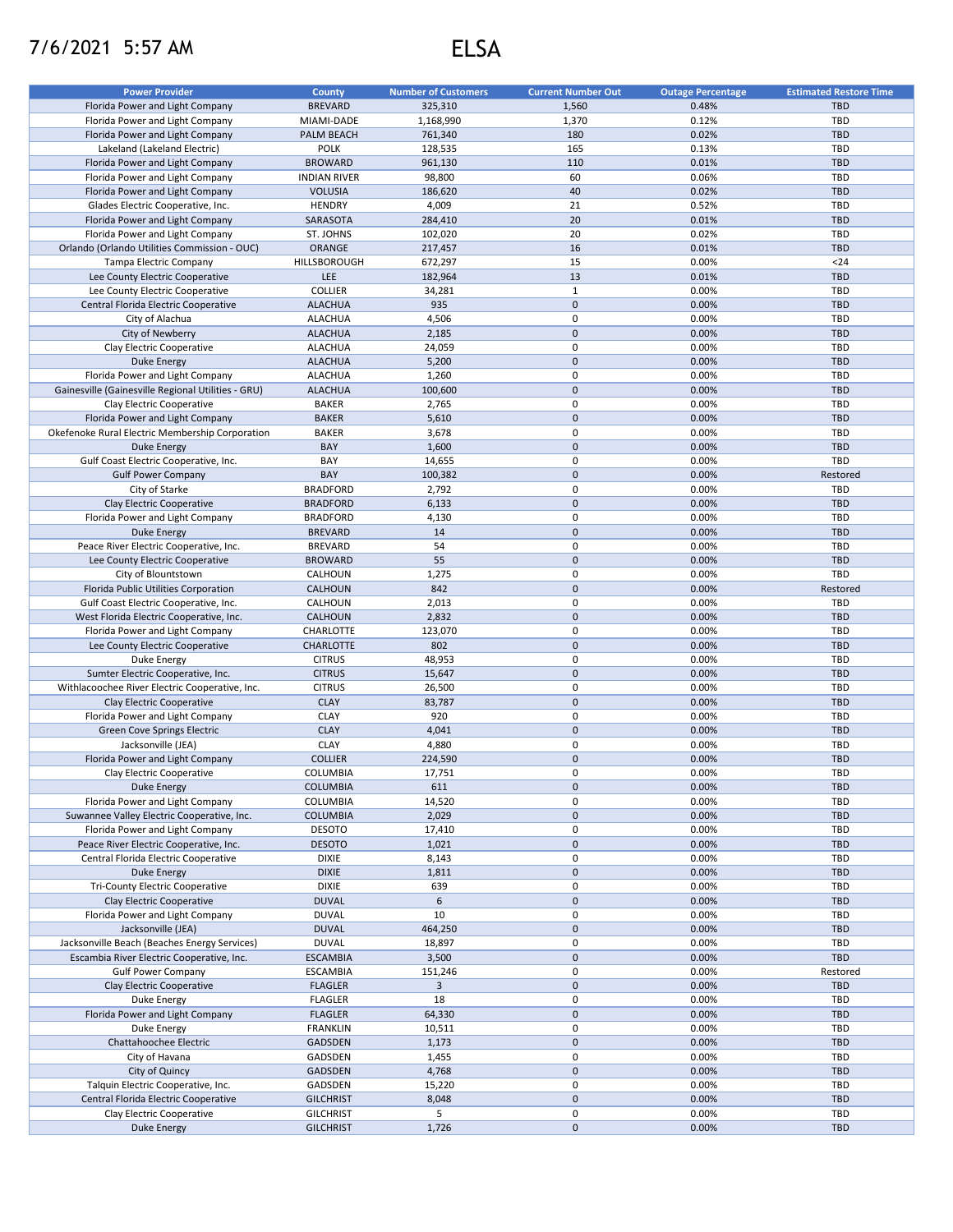## 7/6/2021 5:57 AM ELSA

| City of Moore Haven                             | <b>GLADES</b>       | 1,012       | 0            | 0.00% | TBD        |
|-------------------------------------------------|---------------------|-------------|--------------|-------|------------|
| Florida Power and Light Company                 | <b>GLADES</b>       | 3,580       | $\pmb{0}$    | 0.00% | <b>TBD</b> |
| Glades Electric Cooperative, Inc.               | <b>GLADES</b>       | 3,325       | 0            | 0.00% | TBD        |
|                                                 |                     |             |              |       |            |
| <b>Duke Energy</b>                              | <b>GULF</b>         | 6,659       | $\pmb{0}$    | 0.00% | <b>TBD</b> |
| Gulf Coast Electric Cooperative, Inc.           | <b>GULF</b>         | 4,708       | 0            | 0.00% | TBD        |
| Duke Energy                                     | <b>HAMILTON</b>     | 2,966       | $\pmb{0}$    | 0.00% | <b>TBD</b> |
| Suwannee Valley Electric Cooperative, Inc.      |                     |             | 0            |       |            |
|                                                 | <b>HAMILTON</b>     | 3,992       |              | 0.00% | TBD        |
| City of Wauchula                                | <b>HARDEE</b>       | 2,800       | $\pmb{0}$    | 0.00% | <b>TBD</b> |
| Duke Energy                                     | HARDEE              | 45          | 0            | 0.00% | TBD        |
| Florida Power and Light Company                 | <b>HARDEE</b>       | 30          | $\pmb{0}$    | 0.00% | <b>TBD</b> |
|                                                 |                     |             |              |       |            |
| Glades Electric Cooperative, Inc.               | HARDEE              | 0           | 0            |       | TBD        |
| Peace River Electric Cooperative, Inc.          | <b>HARDEE</b>       | 9,570       | $\pmb{0}$    | 0.00% | <b>TBD</b> |
| City of Clewiston                               | <b>HENDRY</b>       | 4,272       | 0            | 0.00% | TBD        |
|                                                 |                     |             |              |       |            |
| Florida Power and Light Company                 | <b>HENDRY</b>       | 10,580      | $\pmb{0}$    | 0.00% | <b>TBD</b> |
| Lee County Electric Cooperative                 | <b>HENDRY</b>       | 754         | 0            | 0.00% | TBD        |
| <b>Duke Energy</b>                              | <b>HERNANDO</b>     | 12,170      | $\mathbf 0$  | 0.00% | <b>TBD</b> |
|                                                 |                     |             |              |       |            |
| Sumter Electric Cooperative, Inc.               | HERNANDO            | 191         | 0            | 0.00% | TBD        |
| Withlacoochee River Electric Cooperative, Inc.  | <b>HERNANDO</b>     | 86,106      | $\mathbf 0$  | 0.00% | TBD        |
| Duke Energy                                     | <b>HIGHLANDS</b>    | 55,602      | 0            | 0.00% | TBD        |
|                                                 |                     |             | $\mathbf 0$  |       |            |
| Florida Power and Light Company                 | <b>HIGHLANDS</b>    | 540         |              | 0.00% | <b>TBD</b> |
| Glades Electric Cooperative, Inc.               | <b>HIGHLANDS</b>    | 7,945       | 0            | 0.00% | TBD        |
| Peace River Electric Cooperative, Inc.          | <b>HIGHLANDS</b>    | 311         | $\mathbf 0$  | 0.00% | <b>TBD</b> |
|                                                 |                     | 23          | 0            | 0.00% | TBD        |
| Duke Energy                                     | HILLSBOROUGH        |             |              |       |            |
| Peace River Electric Cooperative, Inc.          | HILLSBOROUGH        | 1,191       | $\mathbf 0$  | 0.00% | <b>TBD</b> |
| Choctawhatchee Electric Cooperative             | <b>HOLMES</b>       | 321         | 0            | 0.00% | TBD        |
| <b>Gulf Power Company</b>                       |                     |             | $\pmb{0}$    | 0.00% |            |
|                                                 | <b>HOLMES</b>       | 2,610       |              |       | Restored   |
| West Florida Electric Cooperative, Inc.         | <b>HOLMES</b>       | 7,684       | 0            | 0.00% | TBD        |
| City of Vero Beach                              | <b>INDIAN RIVER</b> | $\mathbf 0$ | $\pmb{0}$    |       | <b>TBD</b> |
|                                                 |                     | 223         | 0            |       | TBD        |
| Peace River Electric Cooperative, Inc.          | <b>INDIAN RIVER</b> |             |              | 0.00% |            |
| Florida Public Utilities Corporation            | <b>JACKSON</b>      | 10,523      | $\pmb{0}$    | 0.00% | Restored   |
| Gulf Coast Electric Cooperative, Inc.           | <b>JACKSON</b>      | 51          | 0            | 0.00% | TBD        |
| <b>Gulf Power Company</b>                       | <b>JACKSON</b>      | 1,389       | $\mathbf 0$  | 0.00% | Restored   |
|                                                 |                     |             |              |       |            |
| West Florida Electric Cooperative, Inc.         | <b>JACKSON</b>      | 13,621      | 0            | 0.00% | TBD        |
| <b>Duke Energy</b>                              | <b>JEFFERSON</b>    | 4,830       | $\pmb{0}$    | 0.00% | <b>TBD</b> |
| <b>Tri-County Electric Cooperative</b>          | <b>JEFFERSON</b>    | 3,586       | 0            | 0.00% | TBD        |
|                                                 |                     |             |              |       |            |
| Central Florida Electric Cooperative            | LAFAYETTE           | 10          | $\pmb{0}$    | 0.00% | <b>TBD</b> |
| Duke Energy                                     | LAFAYETTE           | 841         | $\pmb{0}$    | 0.00% | TBD        |
| Suwannee Valley Electric Cooperative, Inc.      | LAFAYETTE           | 3,391       | $\pmb{0}$    | 0.00% | <b>TBD</b> |
|                                                 |                     |             |              |       |            |
| <b>Tri-County Electric Cooperative</b>          | LAFAYETTE           | 47          | $\pmb{0}$    | 0.00% | TBD        |
| City of Leesburg                                | LAKE                | 24,500      | $\mathbf 0$  | 0.00% | <b>TBD</b> |
| City of Mount Dora                              | LAKE                | 5,892       | 0            | 0.00% | TBD        |
|                                                 | LAKE                | 2,284       | $\mathbf 0$  | 0.00% | <b>TBD</b> |
| Clay Electric Cooperative                       |                     |             |              |       |            |
| Duke Energy                                     | LAKE                | 90,419      | 0            | 0.00% | TBD        |
| Sumter Electric Cooperative, Inc.               | LAKE                | 70,953      | $\mathbf 0$  | 0.00% | <b>TBD</b> |
| Florida Power and Light Company                 | LEE                 | 283,250     | 0            | 0.00% | TBD        |
|                                                 |                     |             |              |       |            |
| City of Tallahassee                             | <b>LEON</b>         | 105,386     | $\mathbf{0}$ | 0.00% | <b>TBD</b> |
| Duke Energy                                     | <b>LEON</b>         | 65          | 0            | 0.00% | TBD        |
| Talquin Electric Cooperative, Inc.              | <b>LEON</b>         | 25,182      | $\mathbf 0$  | 0.00% | <b>TBD</b> |
|                                                 |                     |             |              |       |            |
| Central Florida Electric Cooperative            | LEVY                | 18,371      | 0            | 0.00% | TBD        |
| City of Williston                               | LEVY                | 1,462       | $\pmb{0}$    | 0.00% | <b>TBD</b> |
| Clay Electric Cooperative                       | LEVY                | 671         | 0            | 0.00% | TBD        |
|                                                 |                     |             |              |       |            |
| <b>Duke Energy</b>                              | LEVY                | 3,859       | 0            | 0.00% | <b>TBD</b> |
| Sumter Electric Cooperative, Inc.               | LEVY                | 1,671       | 0            | 0.00% | TBD        |
| Florida Public Utilities Corporation            | <b>LIBERTY</b>      | 769         | $\mathbf 0$  | 0.00% | Restored   |
|                                                 |                     |             |              |       |            |
| Talquin Electric Cooperative, Inc.              | LIBERTY             | 3,331       | 0            | 0.00% | TBD        |
| Duke Energy                                     | <b>MADISON</b>      | 3,917       | $\mathbf 0$  | 0.00% | <b>TBD</b> |
| <b>Tri-County Electric Cooperative</b>          | <b>MADISON</b>      | 7,285       | 0            | 0.00% | TBD        |
| Florida Power and Light Company                 | <b>MANATEE</b>      | 195,880     | 0            | 0.00% | <b>TBD</b> |
|                                                 |                     |             |              |       |            |
| Central Florida Electric Cooperative            | <b>MARION</b>       | 9           | 0            | 0.00% | TBD        |
| Clay Electric Cooperative                       | <b>MARION</b>       | 16,459      | $\pmb{0}$    | 0.00% | <b>TBD</b> |
| Duke Energy                                     | <b>MARION</b>       | 70,522      | 0            | 0.00% | TBD        |
|                                                 |                     |             |              |       |            |
| Ocala (Ocala Electric Utility)                  | <b>MARION</b>       | 52,146      | $\mathbf 0$  | 0.00% | <b>TBD</b> |
| Sumter Electric Cooperative, Inc.               | <b>MARION</b>       | 61,985      | 0            | 0.00% | TBD        |
| Florida Power and Light Company                 | <b>MARTIN</b>       | 93,990      | 0            | 0.00% | <b>TBD</b> |
|                                                 |                     |             |              |       |            |
| Homestead                                       | MIAMI-DADE          | 24,402      | 0            | 0.00% | TBD        |
| Florida Keys Electric Cooperative               | <b>MONROE</b>       | 34,187      | 0            | 0.00% | <b>TBD</b> |
| Florida Power and Light Company                 | <b>MONROE</b>       | 90          | 0            | 0.00% | TBD        |
|                                                 |                     |             |              |       |            |
| <b>Keys Energy Services</b>                     | <b>MONROE</b>       | 30,969      | 0            | 0.00% | TBD        |
| Florida Power and Light Company                 |                     |             | 0            | 0.00% | TBD        |
|                                                 | NASSAU              | 25,190      |              |       |            |
|                                                 |                     |             |              |       |            |
| Florida Public Utilities Corporation            | NASSAU              | 16,658      | 0            | 0.00% | Restored   |
| Okefenoke Rural Electric Membership Corporation | NASSAU              | 7,214       | 0            | 0.00% | TBD        |
| Choctawhatchee Electric Cooperative             | <b>OKALOOSA</b>     | 16,477      | $\mathbf 0$  | 0.00% | <b>TBD</b> |
|                                                 |                     |             |              |       |            |
| <b>Gulf Power Company</b>                       | <b>OKALOOSA</b>     | 94,066      | 0            | 0.00% | Restored   |
| Florida Power and Light Company                 | <b>OKEECHOBEE</b>   | 20,410      | 0            | 0.00% | TBD        |